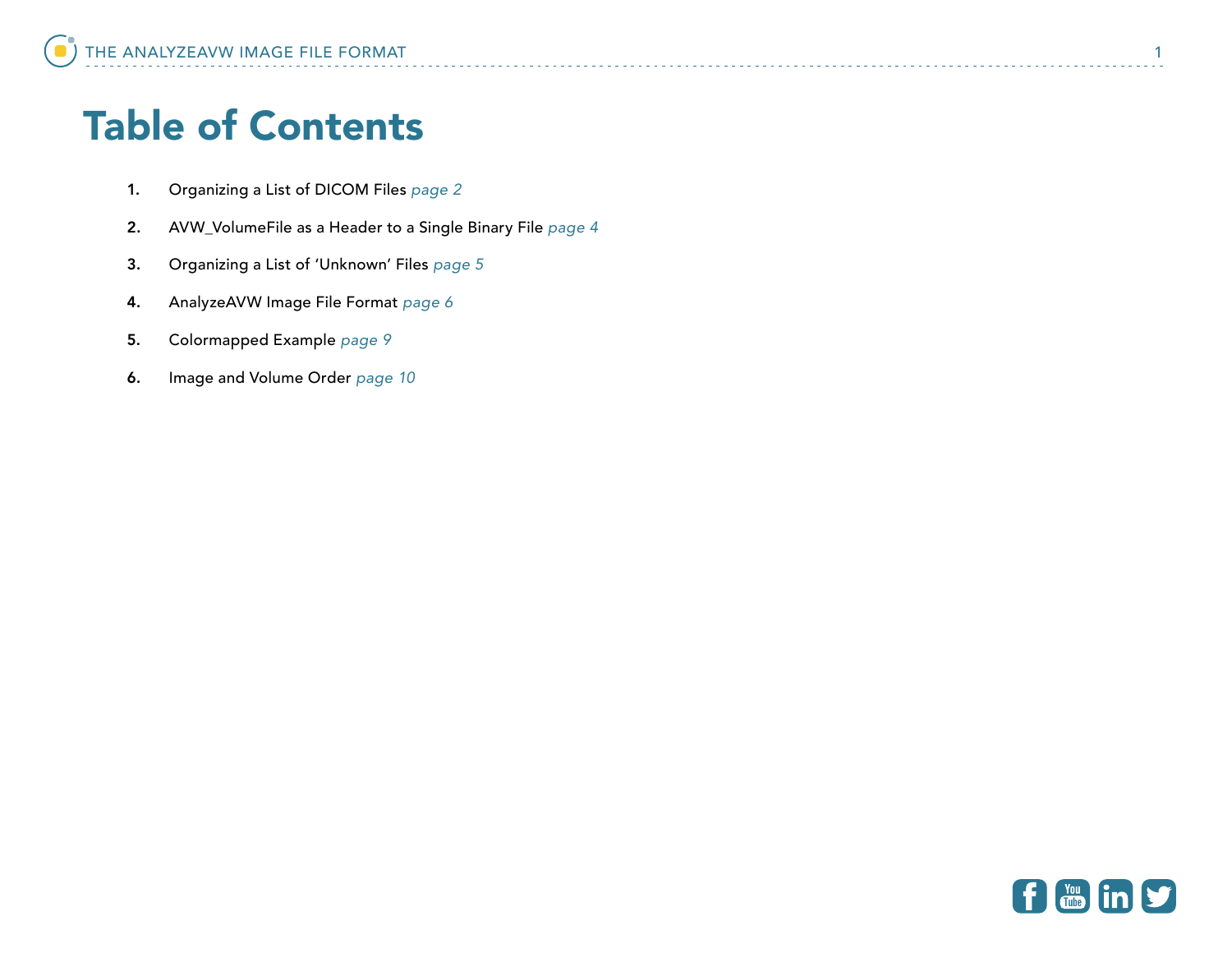# <span id="page-1-0"></span>Organizing a List of DICOM Files

AVW\_Volume files are text files used to organize lists of 2D files for use with 3D applications in Analyze. When AVW\_VolumeFiles are opened, native header information from the referenced files is returned into the Info string. AVW\_VolumeFiles may also be annotated with additional header information. AVW\_VolumeFiles can be created in Analyze by several tools in the ImportExport program, including Volume Tool, File Sort Tool, Raw Data Tool, Tape Tool and DICOMDIR tool. Analyze modules respond to the request to save a volume or series of images to a 2D limited format by creating a 'wrapper' volume file and writing each image to sequentially numbered files. The structure of an AVW\_VolumeFile is simple. They can be easily created with a text editor. Lines beginning with # are taken as information tags. Standard tags used by Analyze are:

Example AVW\_VolumeFile

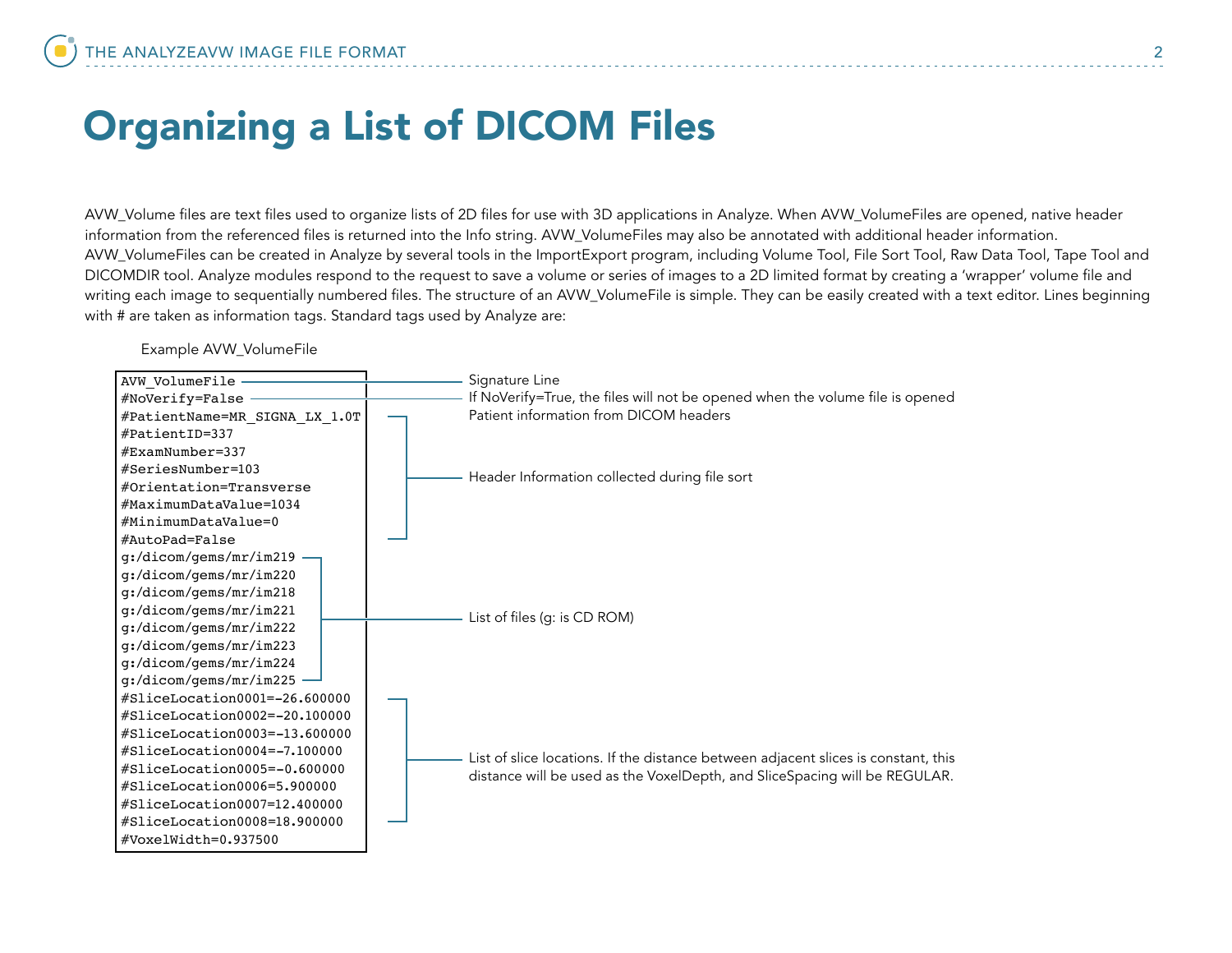#NoVerify — if False all files in the list are opened for verification #AutoPad — It True allows files to be different sizes, each image is padded into an image as wide as the widest image in the list and as high as the tallest image in the list. #VoxelWidth — voxel dimension in X #VoxelHeight — voxel dimension in Y #VoxelDepth — voxel depth in Z, or space between slices #VoxelUnits — unit of measure for voxel dimensions #MaximumDataValue — largest voxel value in data set #MinimumDataValue — smallest voxel value in data set #Orientation — anatomic orientation of slices; Transverse, Coronal, or Sagittal #SliceLocation#### — slice location for slice #### .i.e SliceLocation0001 #SliceSpacing — REGULAR or IRREGULAR

You may annotate an AVW\_VolumeFile with any other information you wish by include lines of the form:

#MyTag=MyValue — These tags or header elements will be ignored by Analyze but may be referenced in the application that you write using AVW.

The AVW\_VolumeFile can also be used as a header which points to another file. Specifications in the AVW\_VolumeFile control reading of data from the binary file into AVW\_Images and AVW\_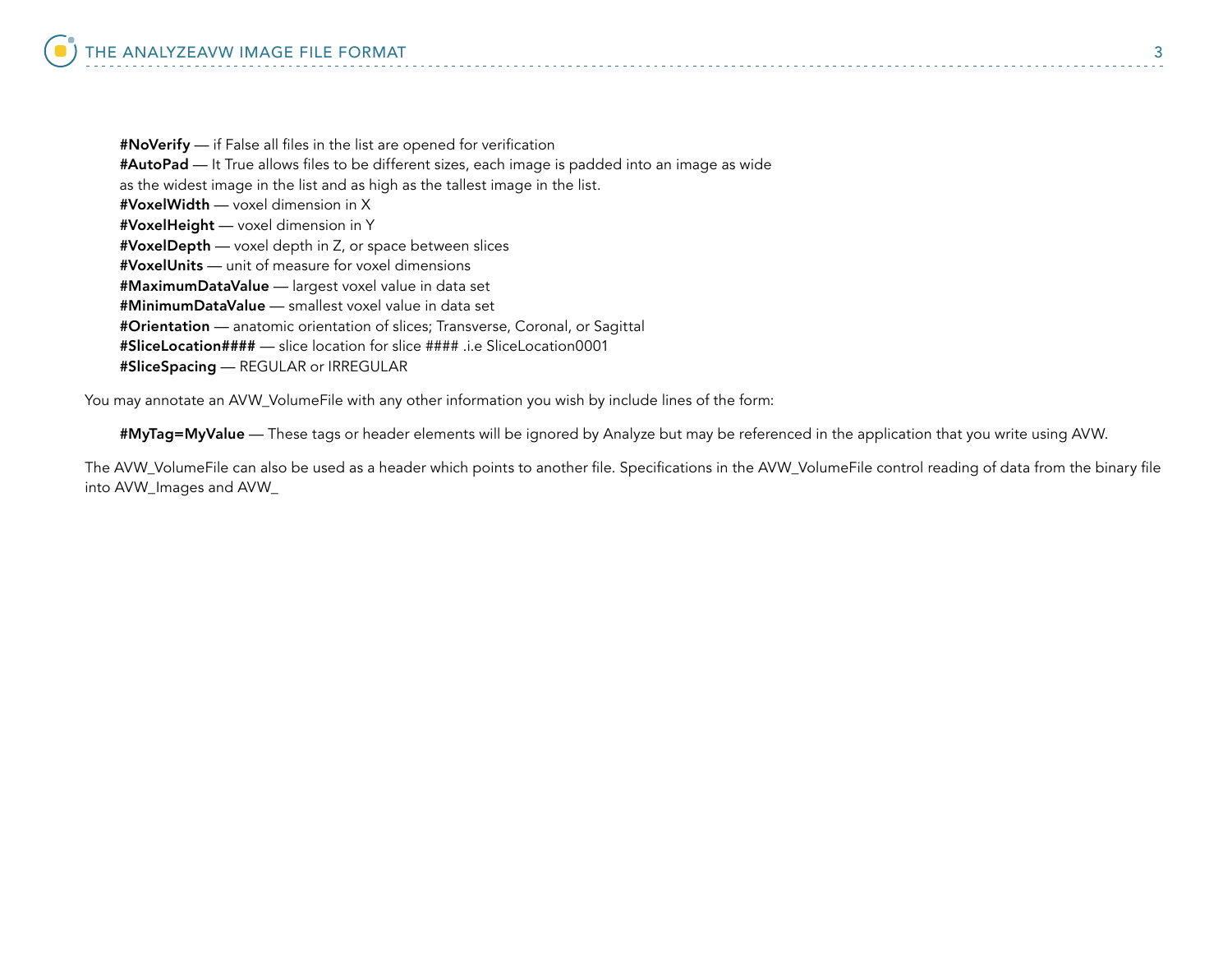# <span id="page-3-0"></span>AVW\_VolumeFile as a Header to a Single Binary File

Creating a volume file header for a binary file of an unsupported image file format provides a way of reading the image data without converting it into another copy of the data. The required information between #RawDataDescriptionStart and #RawDataDescriptionEnd can be generated in the Volume Tool of ImportExport by selecting the right mouse button option Describe Raw Data.

Example AVW\_VolumeFile

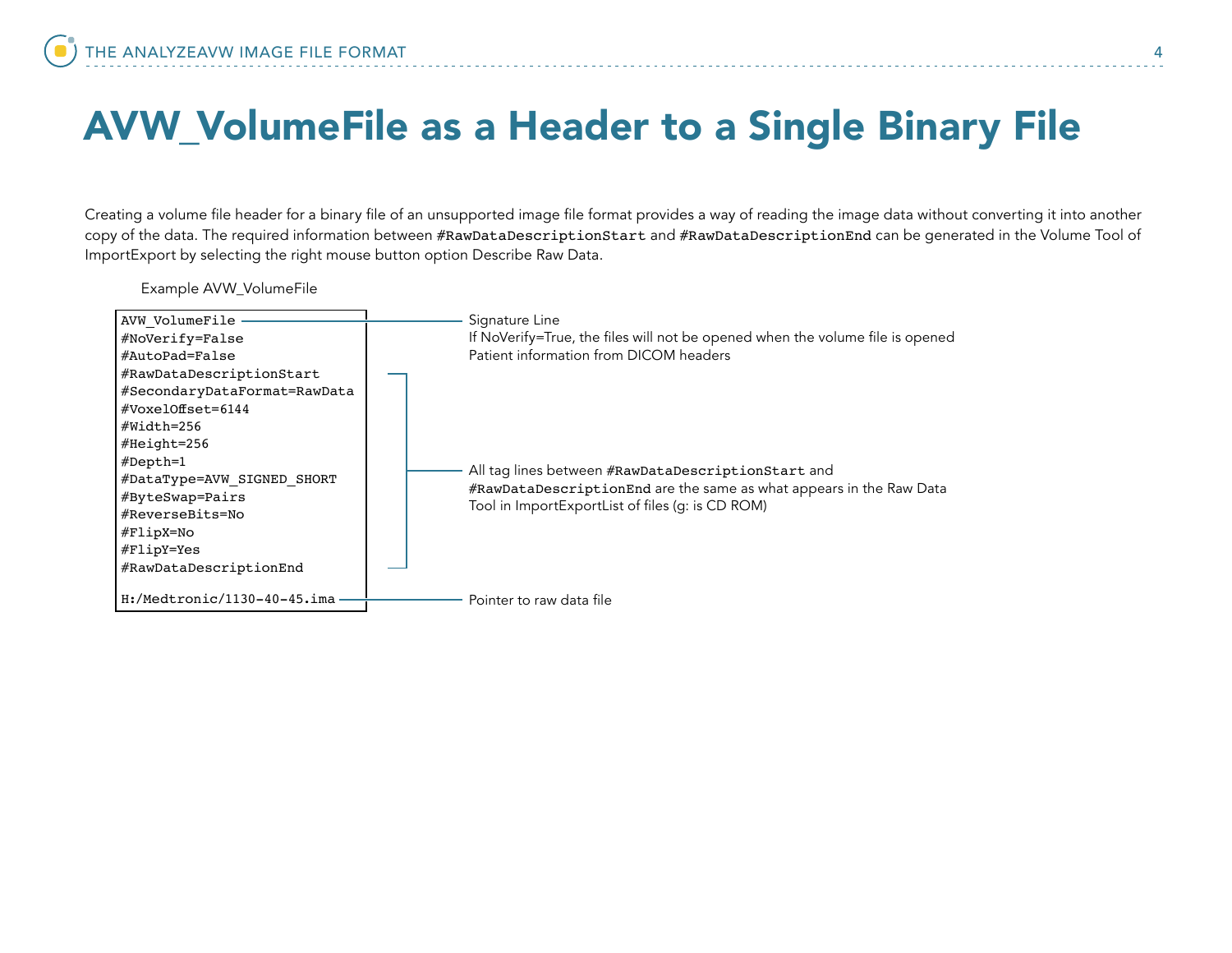# <span id="page-4-0"></span>Organizing a List of 'Unknown' Files

A list of unknown files can be treated as a 3D volume file if there is one image in each file and all files can be processed with the same parameters.

Example AVW\_VolumeFile

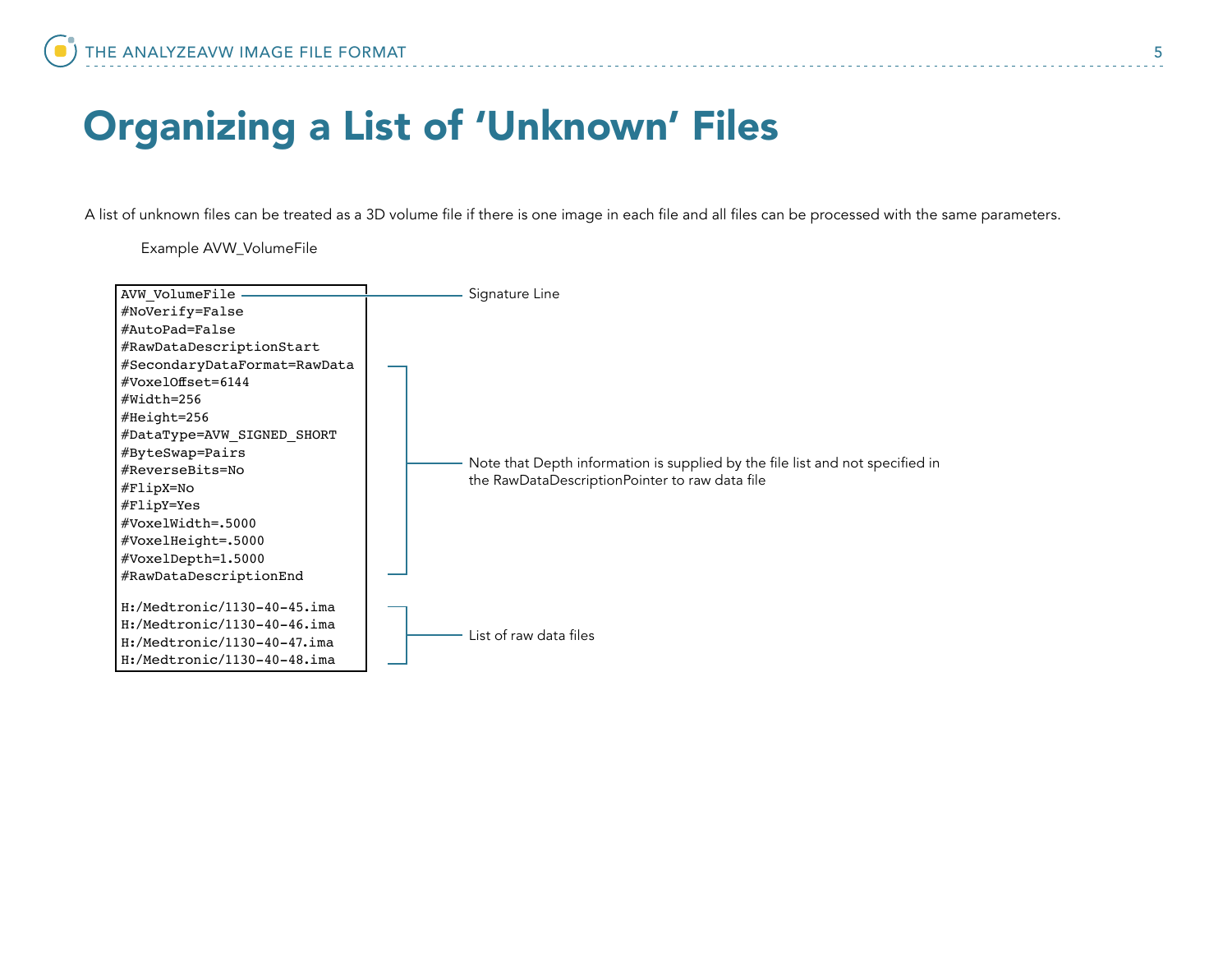### <span id="page-5-0"></span>AnalyzeAVW Image File Format

The AnalyzeAVW image file format consists of a single file that begins with a self-documenting textual description of the data and the byte offset in the file at which the pixel data starts. No particular suffix or extension is used to identify these files with the exception of .mmap for memory-mapped files in the Analyze workspace.

Following is an example of textual information found in a memory mapped file: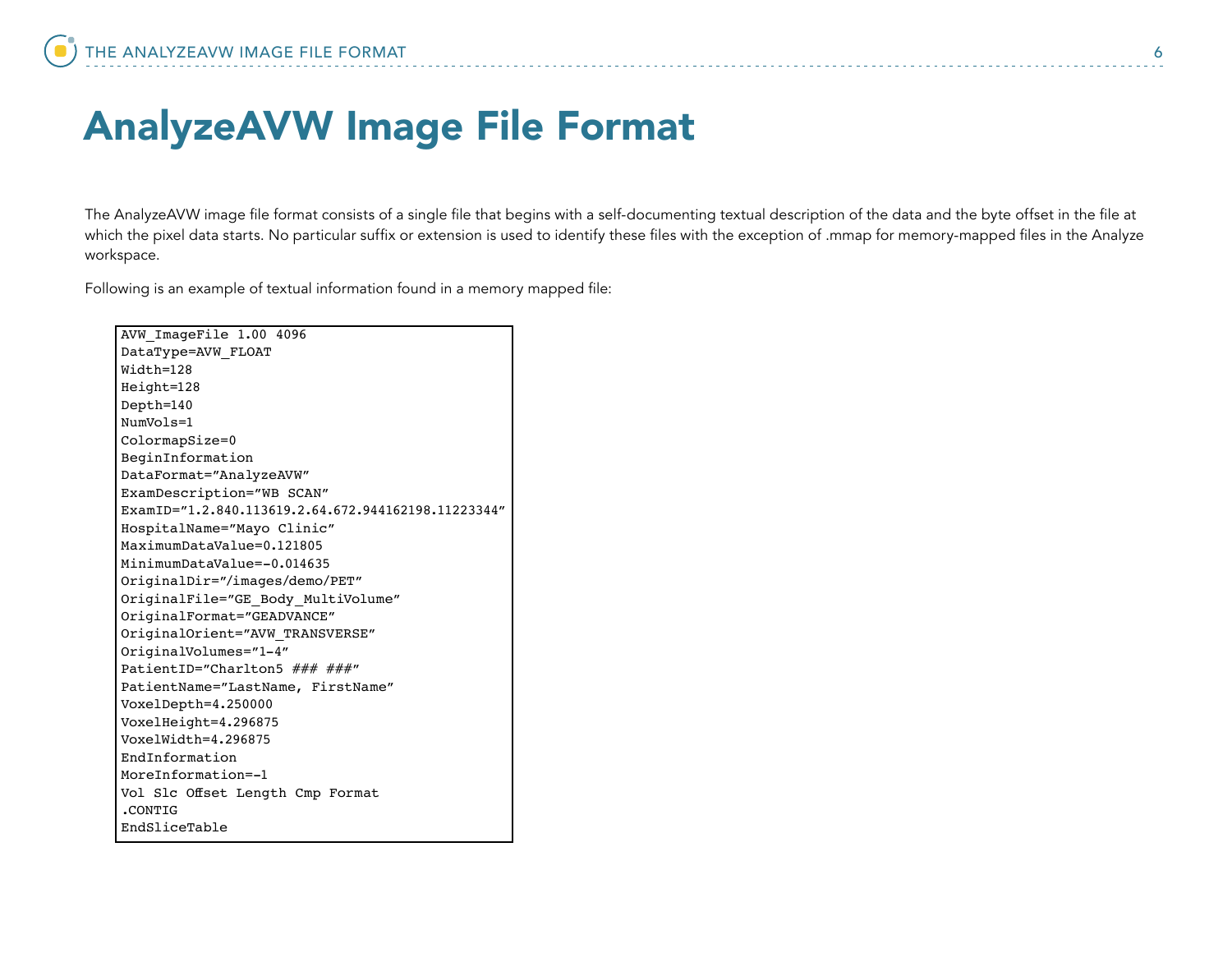The first line contains the signature (AVW\_ImageFile), the version number (1.00), and the byte offset to the image data in file (4096). To facilitate memory mapping voxel data across all platforms the byte offset value is always a multiple of 4 kilobytes (4096). The fields Width, Height, Depth, NumVols, and ColormapSize are all required by AVW and correspond to the same named elements of AVW\_Images and AVW\_Volumes. Width and Height are in voxels, Depth in slices, NumVols is the number of volumes in the file, and ColormapSize is the number of palette colors (if any) with this data. All of these tags correspond to structure elements of the same name in the *AVW\_ImageFile*, *AVW\_Image*, and *AVW\_Volume* structures. If there were a colormap present it would immediately follow as a series if RGB color triples 1 to a line for each color in the palette.

Lines between BeginInformation and EndInformation are optional header information that the AVW ImageIO functions read from the proprietary headers when creating the file. AVW functions will use MaximumDataValue and MinimumDataValue in the scaling of data for display. Likewise VoxelWidth, VoxelHeight, and VoxelDepth are used for resizing the data as in interpolation of data to produce cubic voxels.

Vol Slc Offset Length Cmp Format .CONTIG EndSliceTable

The slice table indicates the byte offset of each slice in the file. Memory mapped files are uncompressed and contiguous, so the detail is unnecessary. Space between "EndSliceTable" and byte 4096 is filler and ignored. Textual descriptions grow in 4086 bytes increments if necessecary while a file is being written.

Images are stored as a contiguous byte stream. Images of odd width are not padded. Voxel values are stored BigEndian unless otherwise noted on the header.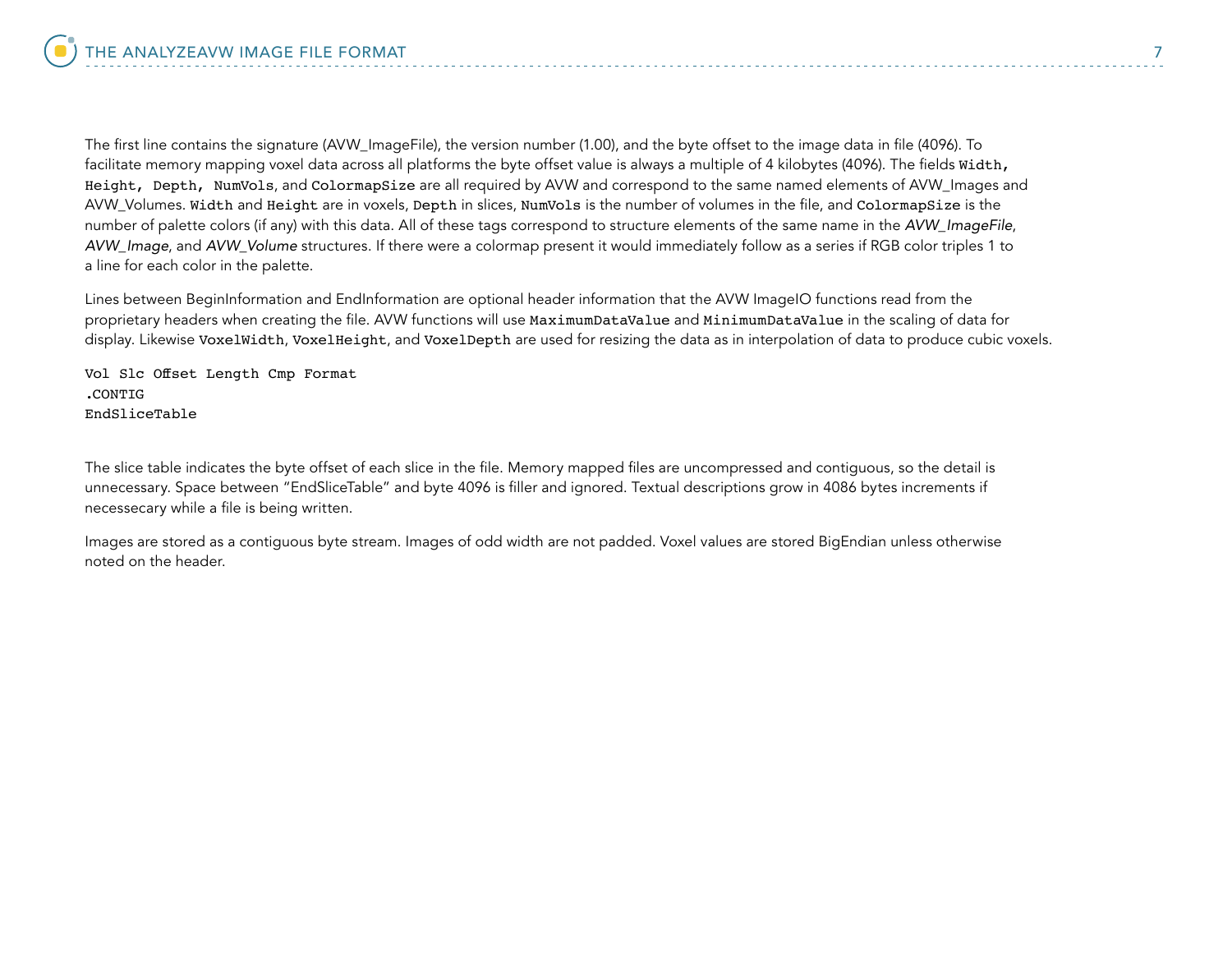The below example shows a potion of file that was written on a LittleEndian machine (Endian=Little) with ZLIB compression. Note the slice table shows the location and length of data for each compressed slice in the file. Note also that this file has 8192 bytes partitioned for textural description of the data. If this file is read on a "Big Endian" machine images must be byte swapped.

| AVW ImageFile 1.00 8192                             |
|-----------------------------------------------------|
| DataType=AVW FLOAT                                  |
| Width=128                                           |
| Height=128                                          |
| Depth=140                                           |
| NumVols=1                                           |
| Endian=Little                                       |
| ColormapSize=0                                      |
| BeginInformation                                    |
| DataFormat="AnalyzeAVW"                             |
| ExamDescription="WB SCAN"                           |
| ExamID="1.2.840.113619.2.64.672.944162198.11223344" |
| HospitalName="Mayo Clinic"                          |
| MaximumDataValue=0.121805                           |
| MinimumDataValue=-0.014635                          |
| OriginalDir="/images/demo/PET"                      |
| OriginalFile="GE Body MultiVolume"                  |
| OriginalFormat="GEADVANCE"                          |
| OriginalOrient="AVW TRANSVERSE"                     |
| OriginalVolumes="1-4"                               |
| PatientID="Charlton5 ### ###"                       |
| PatientName="LastName, FirstName"                   |
| SliceNumber=139                                     |
| VoxelDepth=4.250000                                 |
| VoxelHeight=4.296875                                |
| VoxelWidth=4.296875                                 |
| EndInformation                                      |
| MoreInformation=-1                                  |
| Vol Slc Offset Length Cmp Format                    |
| 0 0 8192 41414 2                                    |
| 0 1 49606 41060 2                                   |
| 0 2 90666 40907 2                                   |
| 0 3 131573 40655 2                                  |
| 0 4 172228 39682 2<br>0 5 211910 40838 2            |
| 6 252748 39964 2<br>0                               |
|                                                     |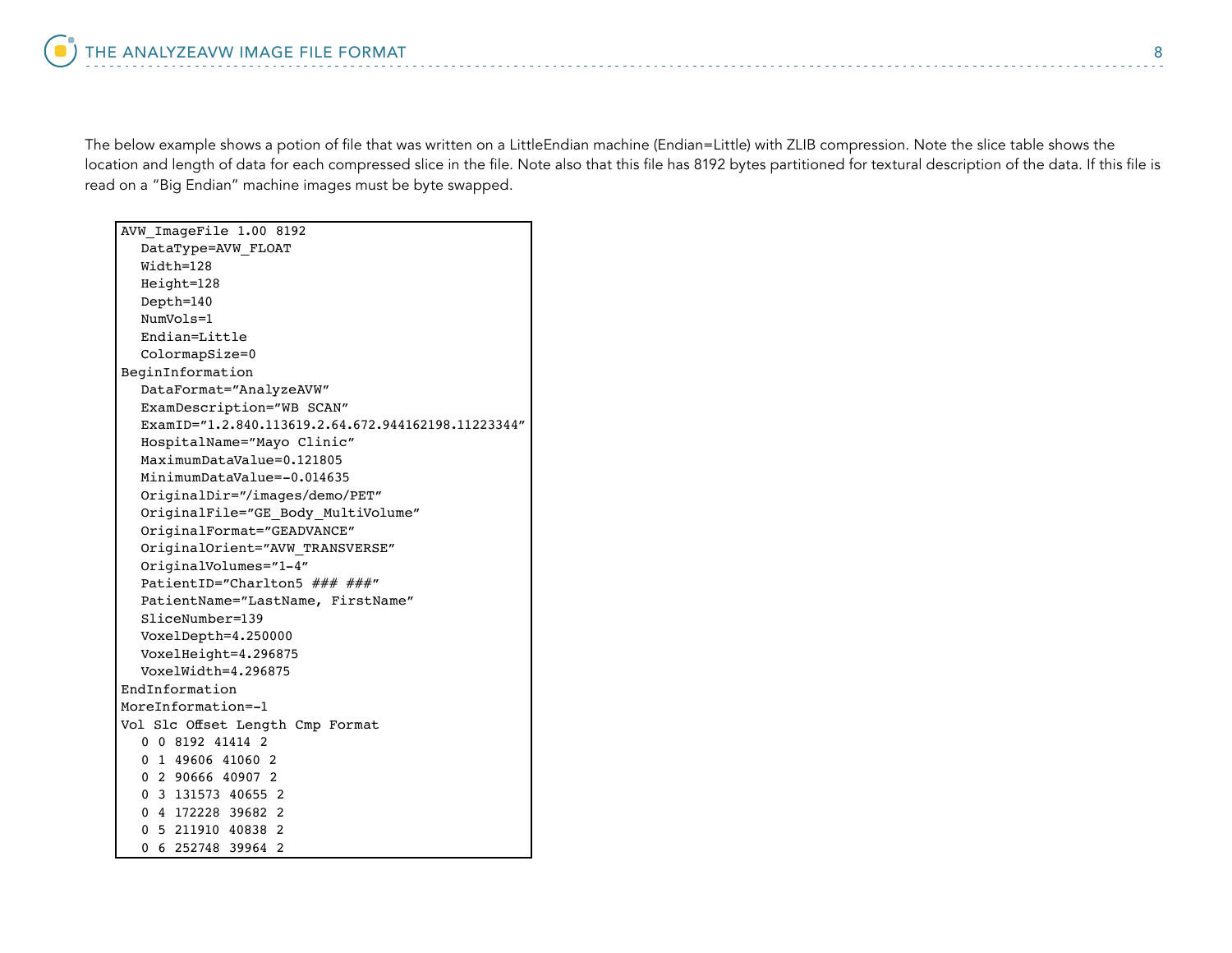# <span id="page-8-0"></span>Colormapped Example

Colormapped image files are generally of data type AVW\_UNSIGNED\_CHAR. In this example voxels with a value of 0 are displayed with the first palette entry (32 32 128) *midnight blue*.

| 4096<br>AVW ImageFile<br>1.00    |
|----------------------------------|
| DataType=AVW_UNSIGNED_CHAR       |
| $Width=340$                      |
| Height=340                       |
| Depth=1                          |
| NumVols=1                        |
| $Endian=Little$                  |
| ColormapSize=251                 |
| 32 32 128                        |
| $0\quad 0\quad 0$                |
| 444                              |
| 8 8 8                            |
| 12 12 12                         |
| 16 16 16                         |
| 20 20 20                         |
| 24 24 24                         |
| (continues for 251 entries)      |
| BeginInformation                 |
| $BestThumbnai]=0$                |
| DataFormat="AnalyzeAVW"          |
| EndInformation                   |
| MoreInformation=-1               |
| Vol Slc Offset Length Cmp Format |
| CONTIG                           |